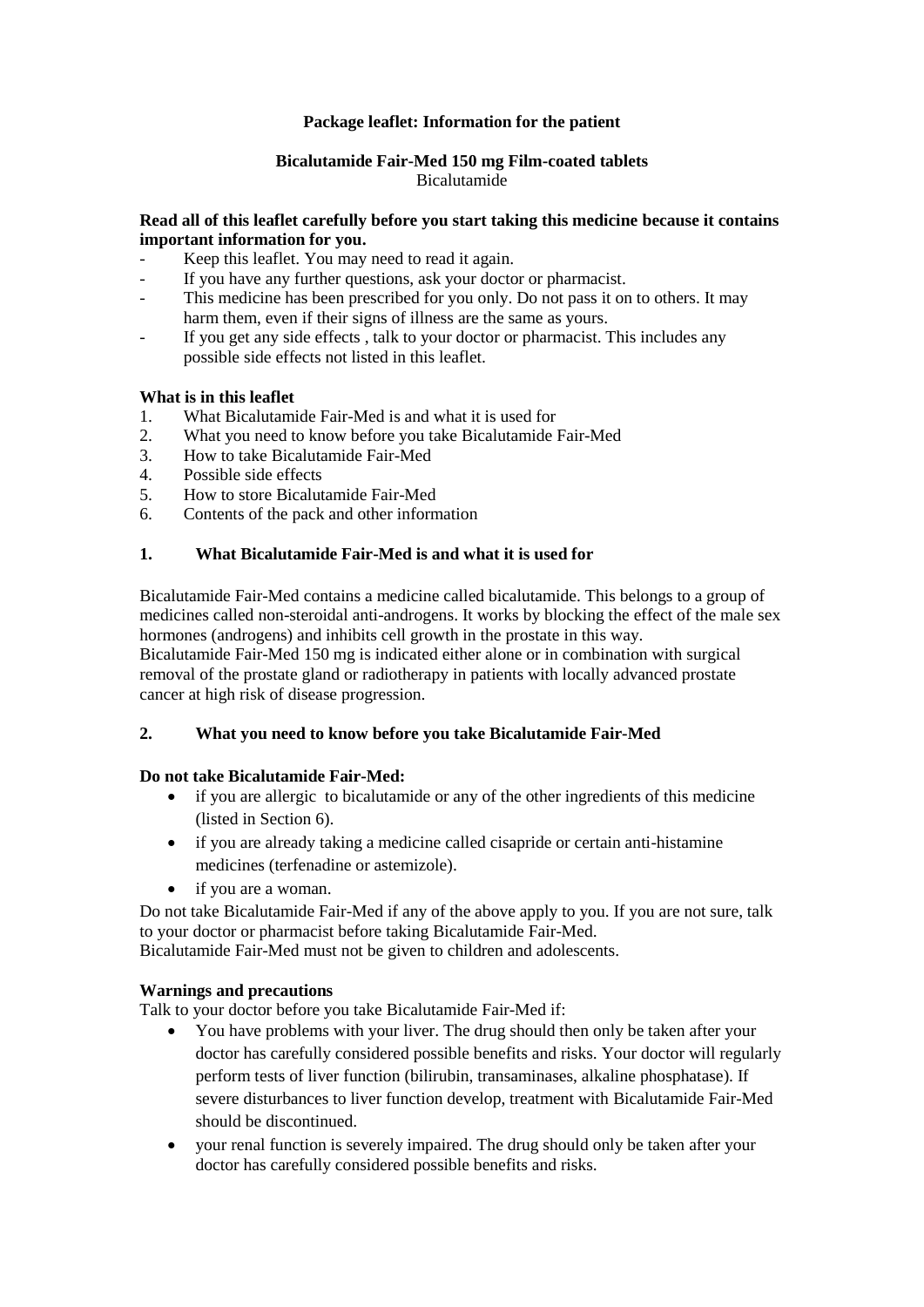you suffer from heart disease including heart rhythm problems (arrhythmia), or are being treated with medicines for these conditions**.**. If this is the case, your doctor should regularly monitor your heart function

If you go into hospital, tell the medical staff that you are taking Bicalutamide Fair-Med.

# **Other medicines and Bicalutamide Fair-Med**

Tell your doctor or pharmacist if you are taking, have recently taken or might take any other medicines.

Do not take Bicalutamide Fair-Med if you are already taking any of the following medicines:

- Cisapride (used for some types of indigestion).
- Certain anti-histamine medicines (terfenadine or astemizole).

Bicatulamide Fair-med might interfere with some medicines used to treat heart rhythm problems (e.g. quinidine, disopyramide, amiodarone, sotalol, dofetilide, ibutilide) or might increase the risk of heart rhythm problems when used with some other drugs (e.g. methadone (used for pain relief and part of drug addiction detoxification), moxifloxacin (an antibiotic), antipsychotics used for serious mental illnesses).

Also, tell your doctor if you are taking any of the following medicines:

- Medicines taken by mouth to prevent blood clots (oral anti-coagulants). Your doctor may do blood tests before and during your treatment with Bicalutamide Fair-Med.
- Ciclosporin (to suppress your immune system).
- Calcium channel blockers (to treat high blood pressure or some heart conditions).
- Cimetidine (for stomach problems).
- Ketoconazole (to treat infections caused by a fungus).

## **Pregnancy, breast-feeding and fertility**

Ask your doctor or pharmacist for advice before taking any medicine.

Bicalutamide Fair-Med is contra-indicated in females and must not be given to pregnant or breast-feeding mothers.

Bicalutamide Fair-Med may induce a period of subfertility or infertility in man.

## **Driving and using machines**

- Bicalutamide Fair-Med is not likely to affect you being able to drive or use any tools or machines.
- However, there is a possibility that these tablets could make you feel dizzy or drowsy. If you are affected in this way, you should not drive or operate machinery.

## **Bicalutamide Fair-Med contains lactose monohydrate**

If you have been told by your doctor that you have an intolerance to some sugars, contact your doctor before taking this medicinal product.

## **3. How to take Bicalutamide Fair-Med**

Always take this medicine exactly as your doctor or pharmacist has told you. Check with your doctor or pharmacist if you are not sure.

- The recommended dose for an adult is one tablet each day.
- Swallow the tablet whole with a drink of water.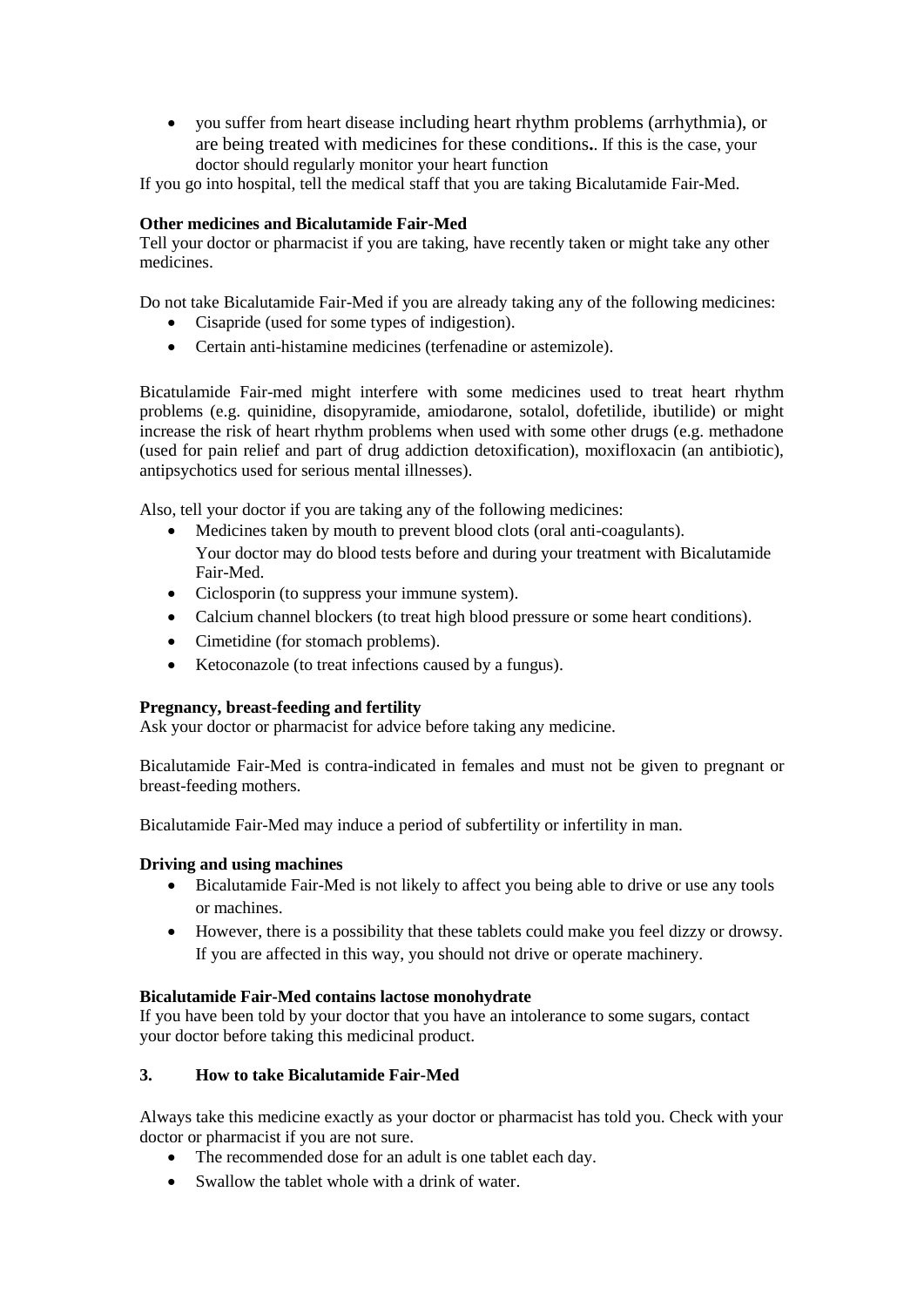- The score line is only there to help you break the tablet if you have difficulty swallowing it whole.
- Try to take your tablet at the same time each day.
- Do not stop taking this medicine even if you feel well, unless your doctor tells you to

## **If you take more Bicalutamide Fair-Med than you should**

If you take more Bicalutamide Fair-Med than prescribed by your doctor, talk to a doctor or go to a hospital straight away.

## **If you forget to take Bicalutamide Fair-Med**

- If you forget to take a dose, skip the missed dose and take the next dose as usual.
- Do not take a double dose to make up for a forgotten dose.

If you have any further questions on the use of this medicine, ask your doctor or pharmacist.

## **4. Possible side effects**

Like all medicines, this medicine can cause side effects, although not everybody gets them.

**Allergic reactions** (uncommon, may affect up to 1 in 100 people):

The symptoms can include sudden onset of:

- Rash, itching or hives on the skin.
- Swelling of the face, lips, tongue, throat or other parts of the body.
- Shortness of breath, wheezing or trouble breathing.

If this happens to you, **see a doctor straight away**.

Also tell your doctor straight away if you notice any of the following: Common (may affect up to 1 in 10 people):

- Yellowing of the skin or whites of your eyes (jaundice) and raised transaminases. These may be signs of liver problems or in rare cases (may affect up to 1 in 1,000 people) liver failure.
- Pain in your abdomen.
- Blood in your urine.

Uncommon (may affect up to 1 in 100 people):

 Serious shortness of breath or shortness of breath which suddenly gets worse. This may be with a cough or high temperature (fever). These may be signs of an inflammation of the lungs called 'interstitial lung disease'.

Not known (frequency cannot be estimated from the available data):

• Changes in ECG (QT prolongation).

## **Other possible side effects:**

## **Very common (may affect more than 1 in 10 people)**

- Skin rash.
- Swelling and tenderness of your breasts.
- Feeling weak.

## **Common (may affect up to 1 in 10 people)**

• Hot flushes.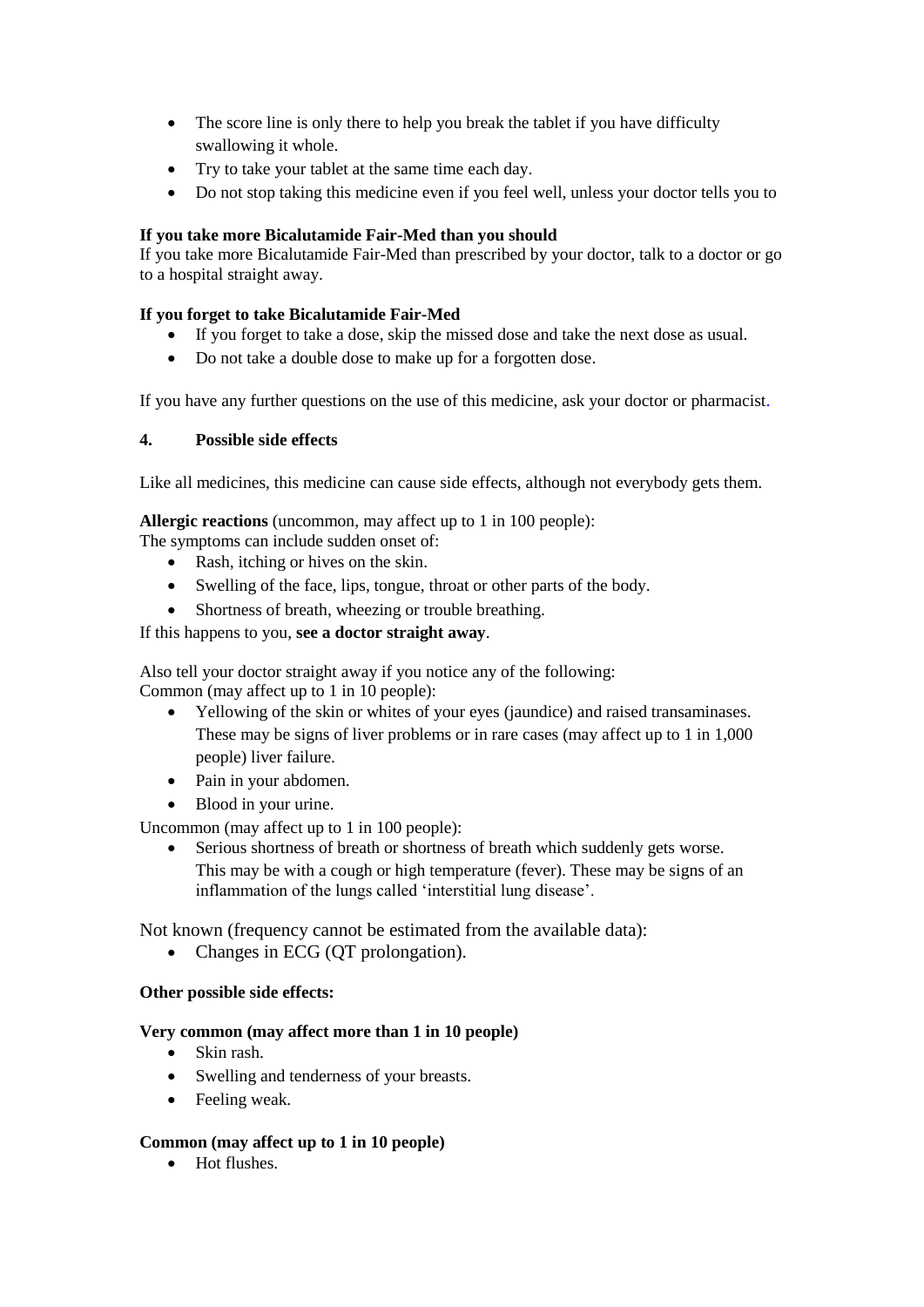- Feeling sick (nausea).
- Itching.
- Dry skin.
- Problems getting an erection (erectile dysfunction).
- Putting on weight.
- Reduced sex drive.
- Hair loss.
- Hair re-growth or growth of extra hair.
- Low levels of red blood cells (anaemia). This may make you feel tired or look pale.
- Loss of appetite.
- Depression.
- Feeling sleepy.
- Indigestion.
- Dizziness.
- Constipation.
- Wind (flatulence).
- Chest pain.
- Swelling (oedema).

## **Rare (may affect up to 1 in 1,000 people)**

• Increased skin sensitivity to sunlight.

Your doctor may do blood tests to check for any changes to your blood.

Do not be concerned by this list of possible side effects. You may not get any of them. If you get any side effects, talk to your doctor or pharmacist. This includes any possible side effects not listed in this leaflet.

## **5. How to store Bicalutamide Fair-Med**

Keep this medicine out of the sight and reach of children.

Do not use this medicine after the expiry date which is stated on the carton after <EXP>. The expiry date refers to the last day of that month.

This medicinal product does not require any special storage conditions.

Do not throw away any medicines via wastewater or household waste. Ask you pharmacist how to throw away medicines you no longer use. These measures will help protect the environment.

## **6. Contents of the pack and other information**

## **What Bicalutamide Fair-Med contains**

The active substance is bicalutamide. Each tablet contains 150 mg bicalutamide.

The other ingredients are: **Tablet core**: Lactose Monohydrate, Povidone K- 25, Sodium starch glycolate (type A), Magnesium Stearate